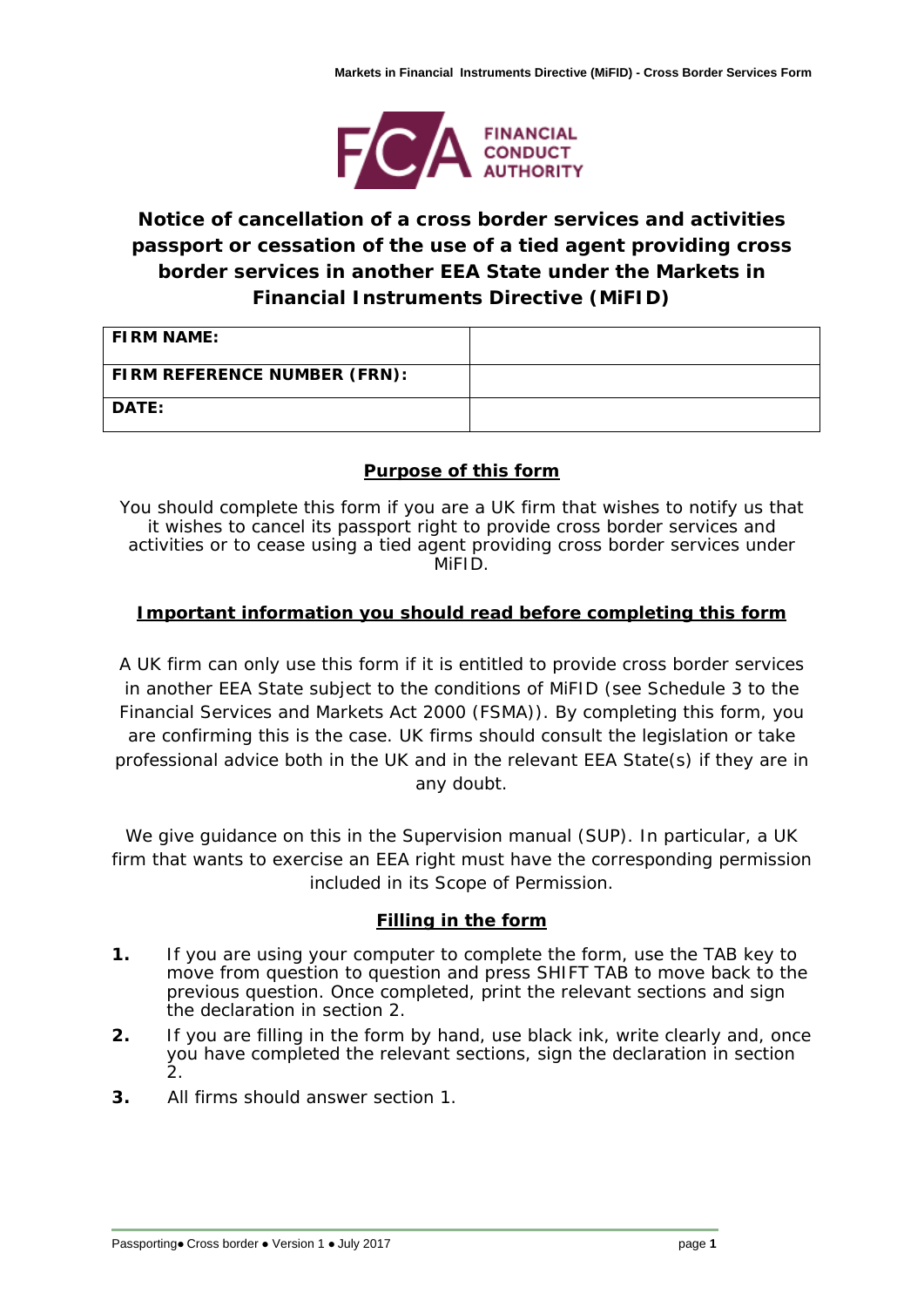| 1. Contact information                                                           |                                                                                  |
|----------------------------------------------------------------------------------|----------------------------------------------------------------------------------|
| Type of notification:                                                            | Cancellation<br>of service<br>pasport/<br>termination of the use of a tied agent |
| which<br><b>Member</b><br><b>State</b><br>in<br>the<br>investment firm operated: |                                                                                  |
| Name of investment firm:                                                         |                                                                                  |
| <b>Address of investment firm:</b>                                               |                                                                                  |
| Telephone number of investment<br>firm:                                          |                                                                                  |
| E-mail of investment firm:                                                       |                                                                                  |
| Name of the contact person at the<br>investment firm:                            |                                                                                  |
| Name of the tied agent located in<br>the Home Member State:                      |                                                                                  |
| <b>Home Member State:</b>                                                        | United Kingdom                                                                   |
| Home Member State<br>Competent<br><b>Authority:</b>                              | <b>Financial Conduct Authority</b>                                               |
| <b>Authorisation Status:</b>                                                     |                                                                                  |
| <b>Authorisation Date:</b>                                                       |                                                                                  |
| Date from which the termination<br>will be effective:                            |                                                                                  |

#### **Note:**

Please submit one passport notification for each country.